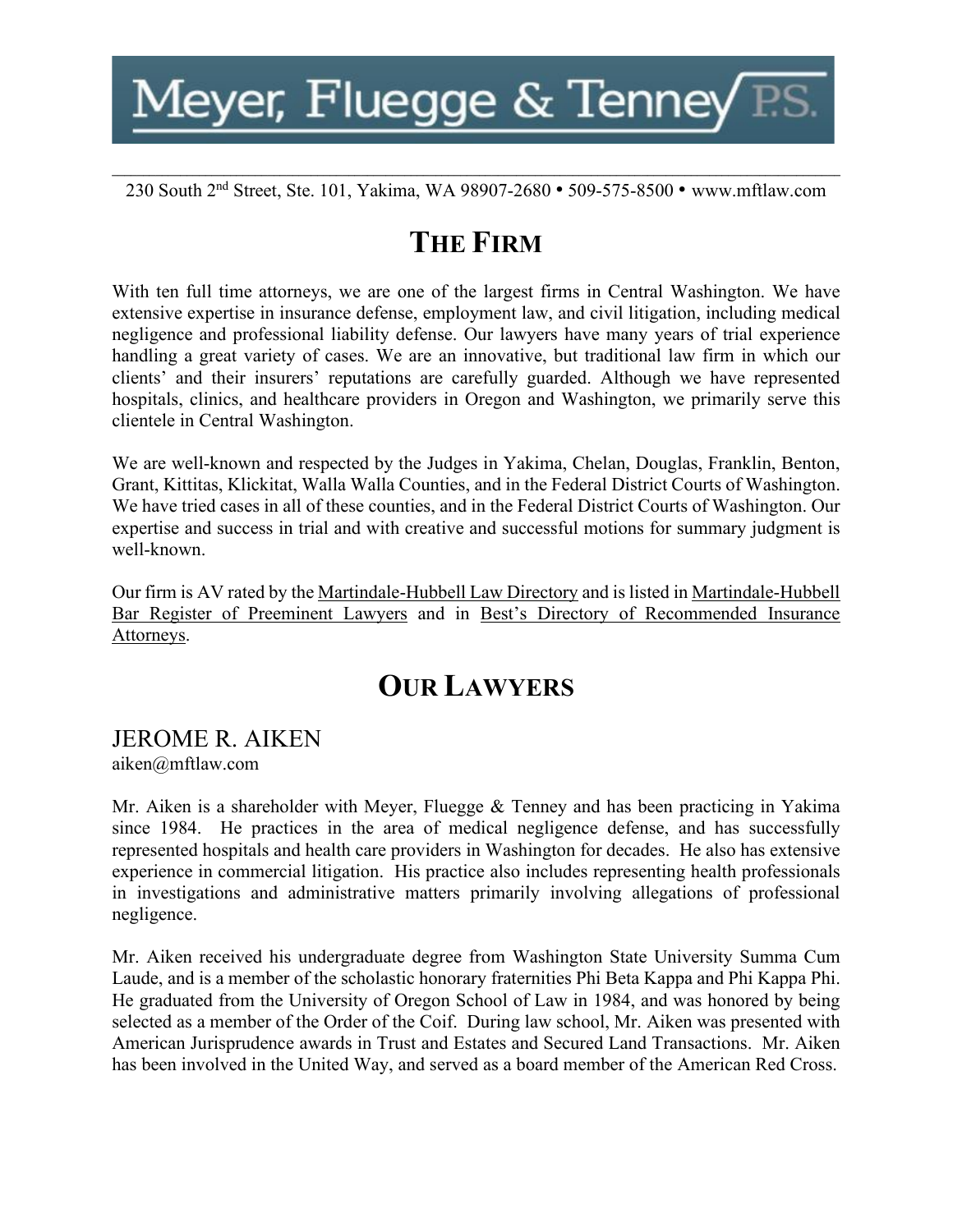### MARK D. WATSON

watson@mftlaw.com

Mr. Watson is a shareholder with Meyer, Fluegge & Tenney and currently practices insurance defense. He graduated from the University of Oregon School of Law in 1984. He was a member of the Phi Delta Phi legal fraternity and was an Associate Editor of the Oregon Law Review. He belongs to the Washington and Oregon Bar Associations, and has been in practice in Yakima since 1984. He is admitted to the Washington Federal courts.

He is a past officer of the Yakima County Bar Association and past trustee of the Washington Defense Trial Lawyers. He is also actively involved in his community, having participated in the United Way, the Board of Directors of the Central Washington Service Center for the Deaf and Hard of Hearing, Success by Six, and the St. Paul Education Foundation. He has been appointed as a Special Prosecutor on civil and criminal matters.

### JOHN A. MAXWELL, JR.

maxwell@mftlaw.com

Mr. Maxwell is a shareholder with Meyer, Fluegge & Tenney. His current practice focuses on domestic law. He graduated from the University of Washington in 1984 with an undergraduate degree in Economics. In 1987, he graduated Cum Laude from the University of Puget Sound School of Law. He is a member of the Washington State and American Bar Associations, and the Washington State and National Association of Criminal Defense Lawyers.

### PETER M. RITCHIE

ritchie@mftlaw.com

Mr. Ritchie is a shareholder with Meyer, Fluegge & Tenney, and currently the immediate past-President of the Washington Defense Trial Lawyers Association. His practice primarily involves insurance defense and civil litigation throughout Washington, including medical negligence defense. He practices in state and federal courts. In addition, he has appellate experience.

He is licensed in Washington, Oregon, and Virginia, and has been consistently recognized in the Washington SuperLawyers Magazine as a Rising Star from 2014-2018, and as a SuperLawyer 2019-2021.

Mr. Ritchie earned a Master's degree in Government and his Juris Doctor from Regent University in 2008. During law school, he served on the Regent Journal of Law & Public Policy, the Regent University Law Review, and worked as a law clerk for the American Center of Law & Justice.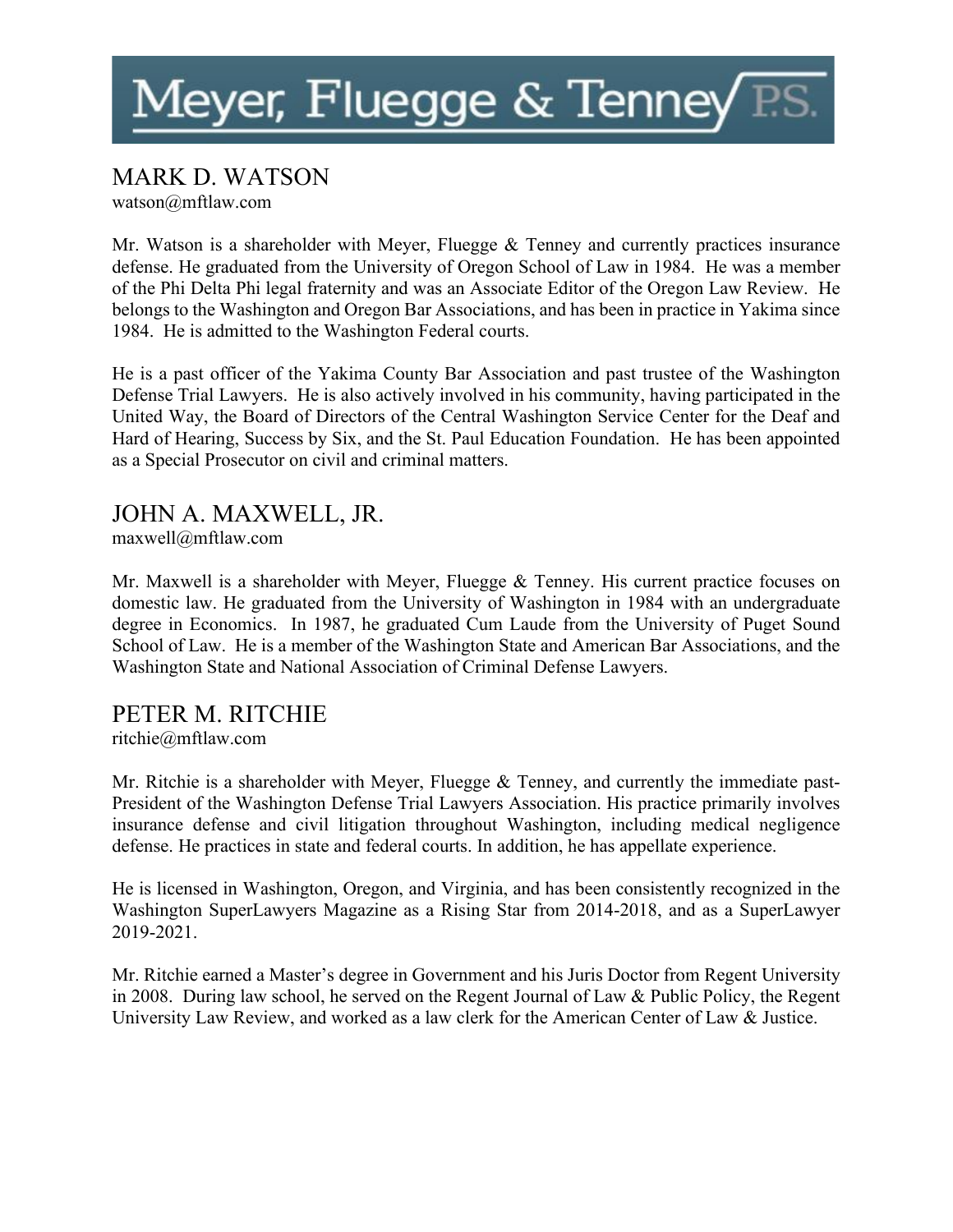# Meyer, Fluegge & Tenney  $\overline{P}$

### JAMES C. CARMODY

carmody@mftlaw.com

Mr. Carmody is a shareholder with Meyer, Fluegge & Tenney. He graduated from the University of Washington in 1975. His professional experience has focused on environmental and land use planning, zoning, municipal law, real estate and business planning, and state and local administrative law. He has served as general and special counsel to municipalities throughout Central Washington. He has been voted by his peers as a Washington SuperLawyer in Land Use and Zoning, and was named 2012-2014 Top-Rated Lawyer in Energy, Environmental, and Natural Resources.

He has participated in community organizations, edited/authored several business-related publications, and has recently had speaking engagements relating to land use, environmental use, and renewable energy. He received the Distinguished Service Award from the Yakima County Bar Association and the Gold Acorn Award from the Yakima School District for community service.

#### JACOB A. LARA lara@mftlaw.com

Mr. Lara is a shareholder at Meyer, Fluegge & Tenney. His current practice focuses on civil litigation and insurance defense. He earned his juris doctor from Gonzaga University in 2013. While attending Gonzaga, Mr. Lara interned with the Honorable Frank Kurtz at the United States Bankruptcy Court for the Eastern District of Washington. Mr. Lara also interned with the Federal Defenders of Eastern Washington and Idaho working on criminal matters in Federal District Court. Mr. Lara has handled a variety of legal matters including criminal defense cases, debtor/creditor matters, collection matters, contract cases, landlord-tenant matters, and other civil litigation. He has tried criminal jury trials and numerous civil trials in Yakima County District Court.

GARY E. LOFLAND lofland@mftlaw.com

Mr. Lofland is *Of Counsel* at Meyer, Fluegge & Tenney. His practice emphasizes representation of private and municipal employers in labor and employment matters. He received his law degree at Ohio Northern University, Claude W. Pettit College of Law, in 1975. He is rated in the top 100 labor attorneys in America by the Labor Relations Institute, as well as being listed as a Washington SuperLawyer, listed in Best Lawyers of the United States, and also listed in Best Lawyers of Washington. Many of his cases have been published in various legal references, and he practices before numerous state and federal courts on a broad variety of labor and employment related matters.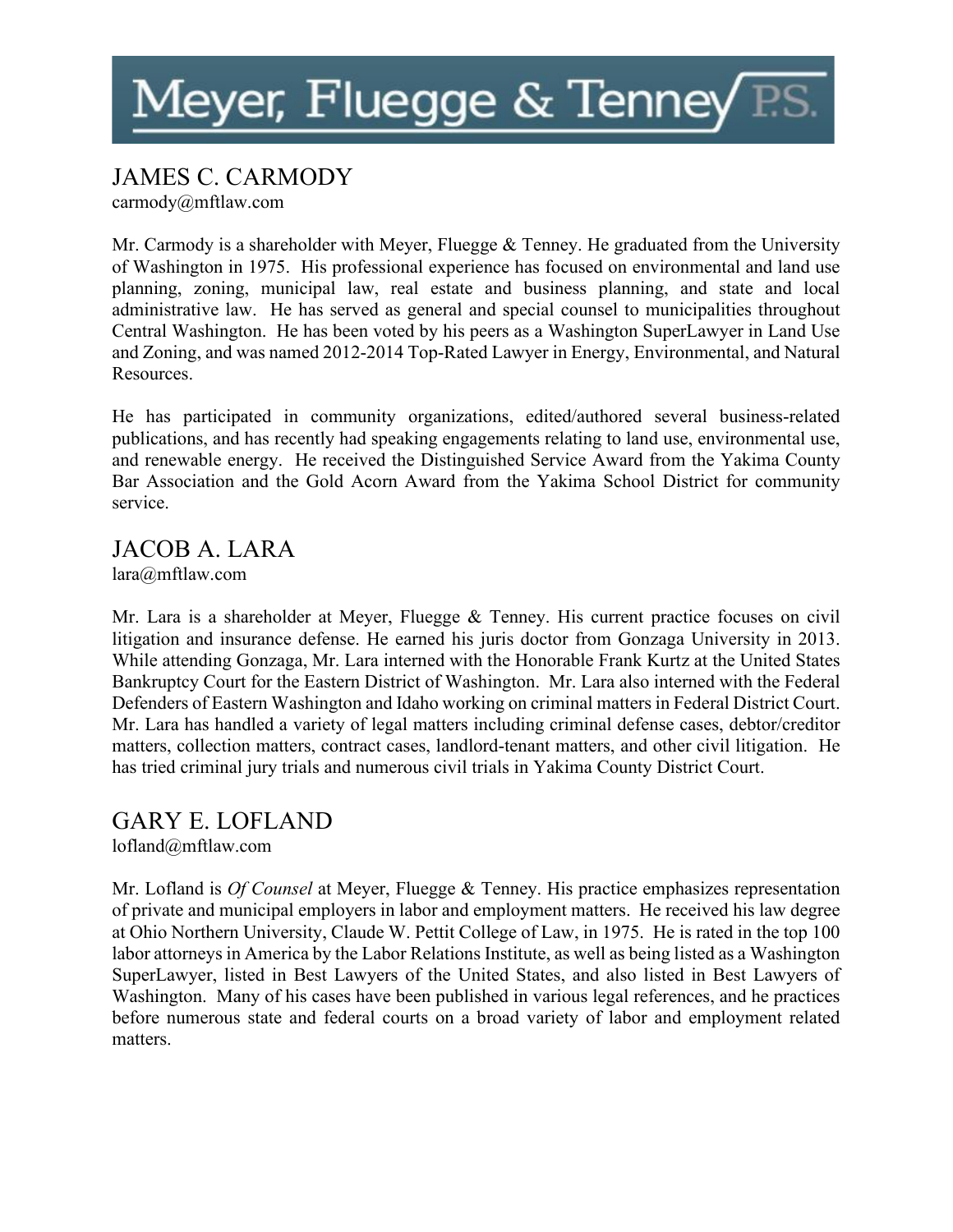### KINDRA C. CRAWFORD

crawford@mftlaw.com

Ms. Crawford is an associate at Meyer, Fluegge & Tenney. Her current practice focuses on civil litigation and insurance defense. She earned her juris doctor from Georgetown University Law Center in 2019. During her time in law school she interned at the Northwest Justice Project and the Washington State Attorney General's Office in the Agriculture and Health Division. Ms. Crawford spent her last semester of law school at the Center of Applied Legal Studies where she and her co-counsel successfully represented a refugee seeking asylum.

### ROBERT S. URLOCKER

urlocker@mftlaw.com

Mr. Urlocker is an associate at Meyer, Fluegge & Tenney. He graduated from Gonzaga University School of Law in 2020 and is admitted to practice in Washington. Mr. Urlocker interned with the Unemployment Law Project, a non-profit that provides legal representation to individuals who have been denied unemployment benefits. Mr. Urlocker also worked as an extern at the Environmental Law Clinic where he provided legal services to non-profits that worked to protect rivers and streams of the Pacific Northwest.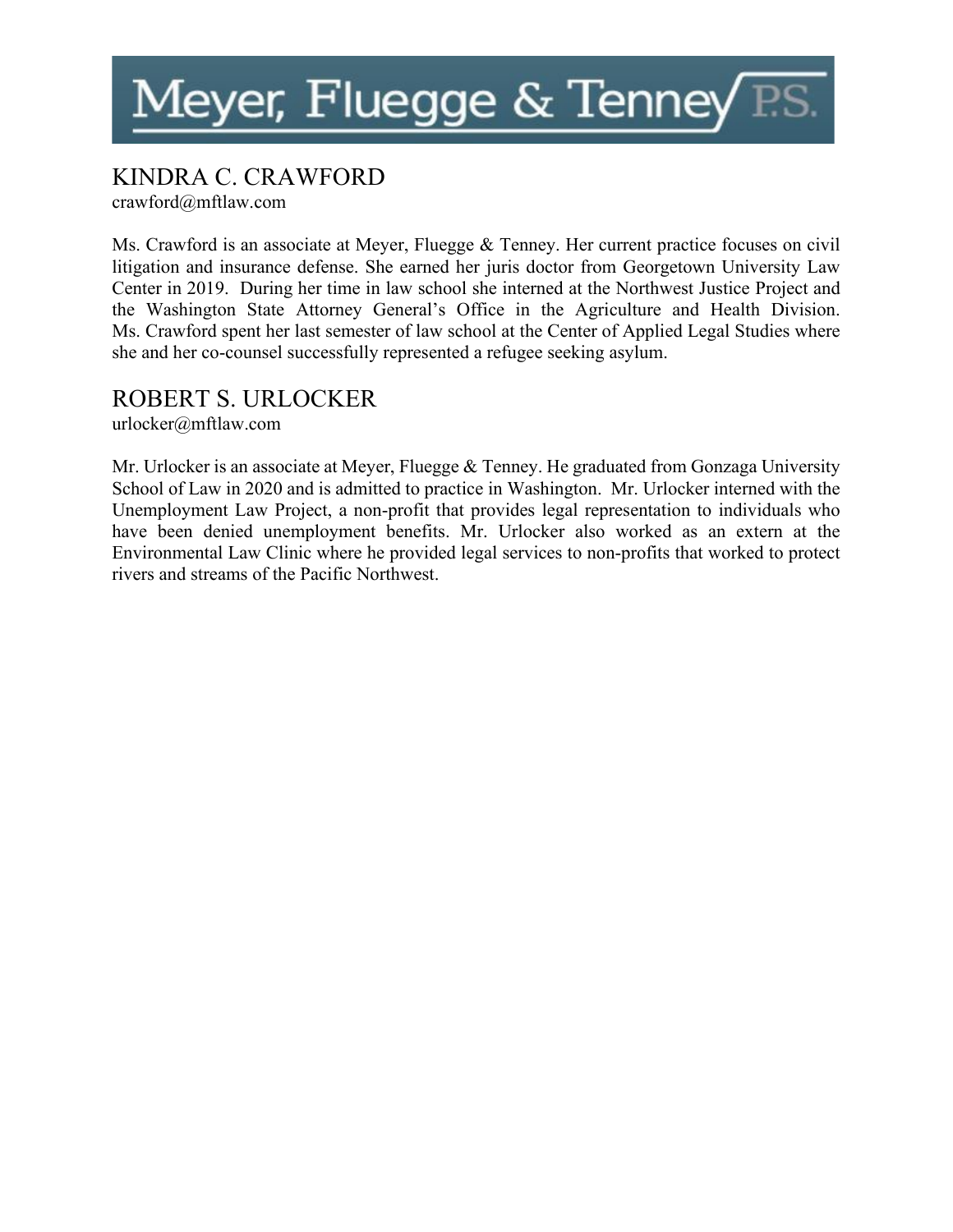## **APPELLATE PRACTICE**

The firm has successfully handled numerous appeals, both at the Court of Appeals and Supreme Court level, as well as in federal court.

### WASHINGTON SUPREME COURT

- **Frausto v. Yakima HMA, LLC**, 188 Wn.2d 227 (2017)
- *Henne v. City of Yakima*, 182 Wn.2d 447, 341, P.3d (2015), as corrected (Apr. 7, 2015)
- *Fast v. Kennewick General Hospital*, 188 Wn. App. 43 (2015)
- *Cornu-Labat v. Hospital Dist. No. 2 Grant County*, 177 Wn.2d 221 (2013)
- *Mohr v. Grantham*, 172 Wn.2d 844 (2011)
- *Western Farm Services, Inc. v. Olsen*, 151 Wn.2d 645 (2004)
- *Buchanan v. Simplot Feeders Ltd.*, 134 Wn.2d 673 (1998)
- *Food Services vs. Royal Heights*, 123 Wn.2d 779 (1994)
- *Cowiche Canyon Conservancy v. Bosley*, 118 Wn.2d 801, 828 P.2d 549 (1992)
- *State v. Smith*, 119 Wn.2d 675 (1992)
- *Beaman v. Yakima Valley Disposal*, 116 Wn. 2d. 697 (1991)
- *Goucher v. J.R. Simplot Co.*, 104 Wn.2d 662 (1985)
- *Ritter v. Board of Com'rs of Adams County Public Hospital Dist. No. 1*, 96 Wn.2d 503 (1981)
- *Herberg v. Swartz*, 89 Wn.2d 916 (1978)

### STATE COURT OF APPEALS

- *Hebert v. Spring Creek*, (Div. III No. 372154) (2019) (pending)
- *Washington Department of Ecology v. Zillox*, (Div. III No. 369285) (2019) (pending)
- *Stadelman v. Voorhies*, 35165-3-III, 2018 WL 3359659 (Wash. Ct. App. July 10, 2018)
- *Summit Leasing, Inc. v. Chhatrala Edes*, 196 Wn. App. 1030 (2016)
- *Lennox v. Lourdes Health Network*, 195 Wn. App. 1003 (2016)
- *Burksfield v. Sali*, 194 Wn. App. 1052 (2016)
- *Bechard v. Dalrymple*, 189 Wn. App. 1044 (2015)
- *In re: the Adoption of Infant G.-C.*, 185 Wn. App. 1053 (2015)
- *Williams v. Underwire Services, LLC*, 2015 WL 789268 (unpublished)
- *Schreiner Farms, Inc. v. Am. Tower, Inc.*, 173 Wn. App. 154, 293 P.3d 407 (2013)
- *Anderson v. Central Washington Hospital, et al.*, (Division I, Court of Appeals, Cause No. 69170-8-I) Motion for Discretionary Review (2013)
- *Blum v. Our Lady of Lourdes Hospital at Pasco*, WL 4676036 (2013)
- *Dixon v. Yakima HMA, LLC*, WL 6407712 (2013)
- *Franklund v. Olson*, 168 Wn. App. 1046 (2012)
- *Wilson v. Sunnyside Community Hospital*, 162 Wn. App. 731 (2011)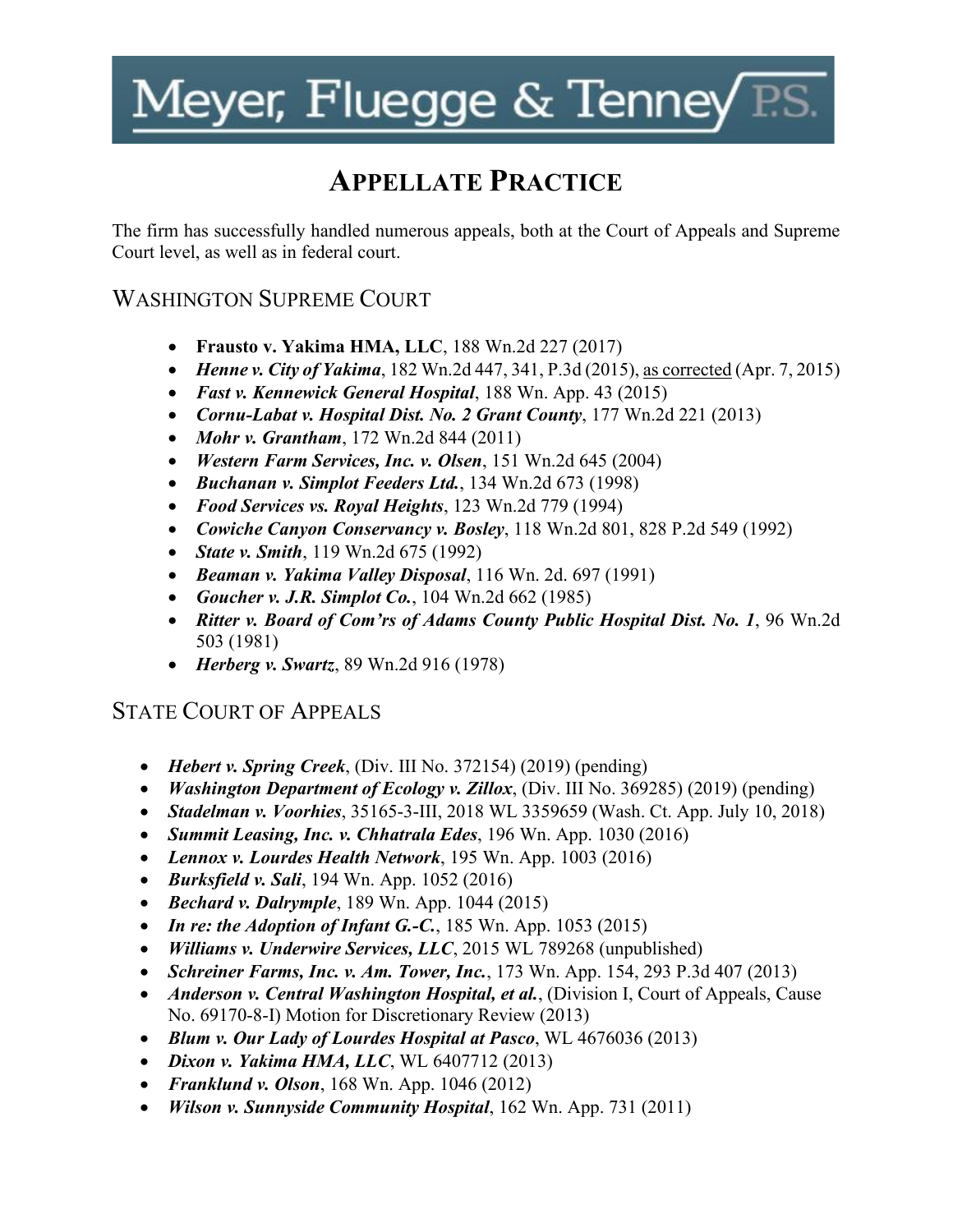- *OB-1 v. Pinson and Vinson*, 161 Wn. App. 1044 (2011)
- *Diaz v. Sunnyside Community Hospital*, (Division I, Court of Appeals, Cause No. 64894-2-I) Motion for Discretionary Review (2010)
- *Geffe v. Providence Yakima Medical Center*, (Division III, Washington Court of Appeals Cause No. 283071-III), 2009, court granted Motion for Discretionary Review, case settled
- *Hahn v. Chelan-Douglas Behavioral Health Clinic*, 153 Wn. App. 1004 (2009) (unpublished)
- *Rounds v. Nellcor Puritan Bennett*, 147 Wn. App. 155 (2008), rev. denied, 165 Wn.2d 1047 (2009)
- *Woody v. Stapp*, 146 Wn. App. 16 (2008)
- *Mack v. Armstrong*, 147 Wn. App. 522 (2008)
- *Lomax v. Yakima Valley Memorial Hospital*, (Division III Washington Court of Appeals Cause No. 25931-5-III), decided 2008, unpublished
- *Weinheimer v. Weinheimer*, 146 Wn. App. 1018 (2008)
- *Amiri v. Central Family Medicine et al.*, (Division III Washington Court of Appeals Cause No. 25329-5-III), decided 2007 unpublished
- *Blevins v. Yakima Valley Memorial Hospital*, (Division III Washington Court of Appeals Cause No. 25059-8-III), decided 2006, unpublished, Court denied petition for discretionary review of order granting partial summary judgment in favor of our client
- *Grant v. Boccia*, 133 Wn. App. 176, 137 P.2d 20 (2006)
- *Evans & Sons, Inc. v. City of Yakima*, 136 Wn. App. 471 (2006)
- *Murillo v. Lourdes Medical Center*, (Division III Washington Court of Appeals Cause No. 24107-6-III), decided 2005, unpublished, Court denied petition for discretionary review of order granting summary judgment in favor of our client
- *Morrison v. Basin Asphalt*, 131 Wn. App. 158 (2005)
- *Matson Fruit v. Brandt's Fruit Tree*, (Division III Washington Court of Appeals Cause No. 23922-5-III), 2005, case settled after submitting brief
- *Lopez-Stayer ex rel. Stayer v. Pitts*, 122 Wn. App. 45 (2004)
- *Colbert v. Pacific States Marine Fisheries Com'n*, 124 Wn. App. 821 (2004)
- *Lakes v. VonDerMehden*, 117 Wn.App. 212 (2003)
- *Aspen Grove, LLC v. Aer-Ex, Inc.*, 117 Wn. App. 1061 (2003) (unpublished)
- *Lizotte v. Schumacher*, (Division III Washington Court of Appeals, 2003 Westlaw 827623) decided 2003, unpublished
- *Arreygue v. Lutz*, 116 Wash.App. 938 (2003)
- *City of Yakima v. Mollett*, 115 Wn. App. 604 (2003)
- *Hauber v. Yakima County,* 147 Wn.2d 655, 56 P.3d 559 (2002)
- *Iorio v. Everson*, 110 Wn. App. 1028 (2002) (unpublished)
- *Herwander v. Herwander*, 110 Wn. App. 1085 (2002) (unpublished)
- *Richter v. Rossmeisl*, (Division III Washington Court of Appeals Cause No. 20110-4- III) decided 2002, unpublished
- *Western Farm Services, Inc. v. Olsen*, 114 Wn.App. 508 (2002)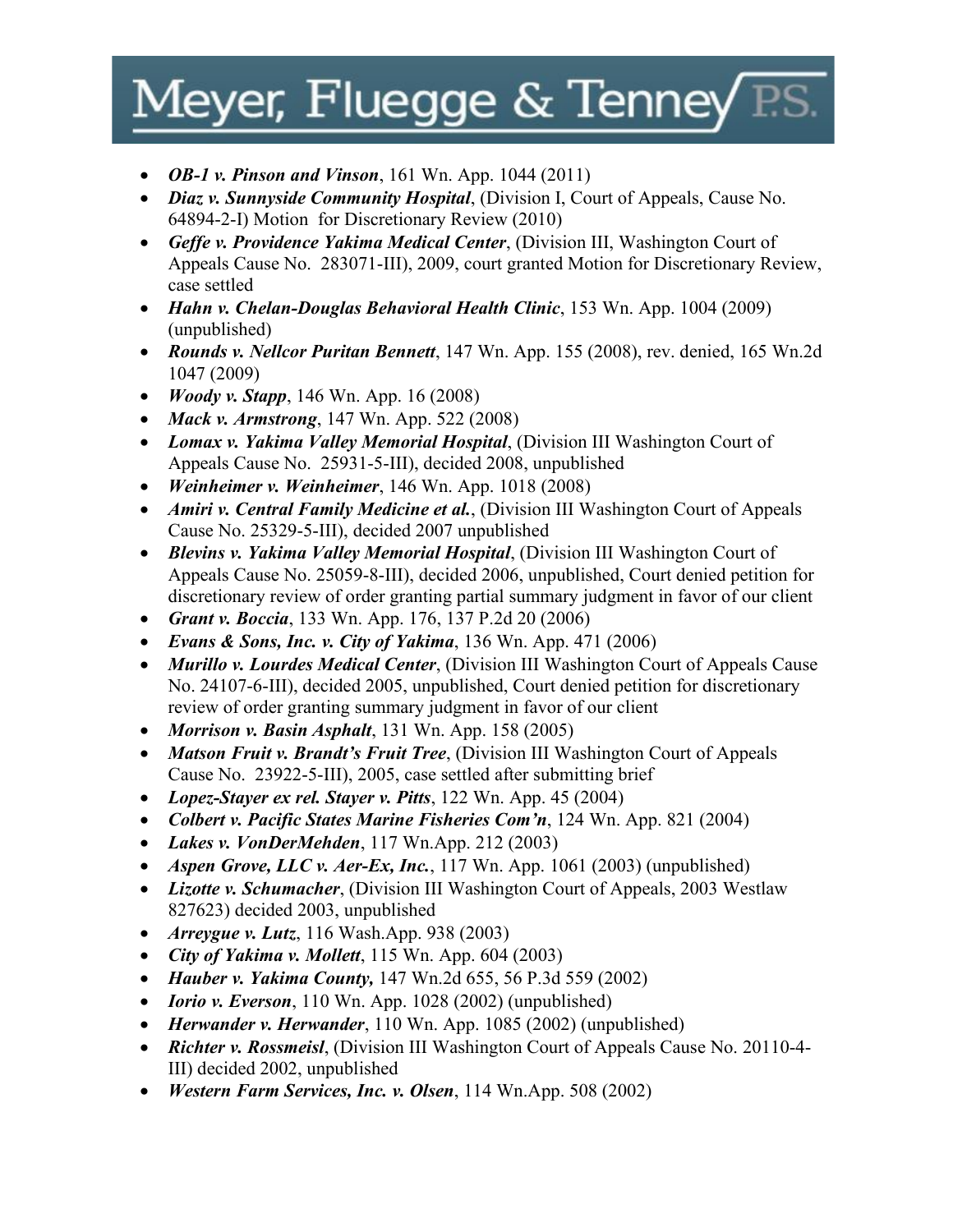- *Mayo v. Hiersche*, (Division III Washington Court of Appeals Cause No. 19735-2-III), decided 2002, unpublished, Court denied petition for discretionary review of order granting summary judgment in favor of our client
- *Everett v. Central Washington Hospital*, (Division II Washington Court of Appeals Cause No. 25985-1-II), decided 2002, shortly before oral argument, Plaintiff dismissed appeal of order granting summary judgment in favor of our client
- *Judy v. Hanford Environmental Health Foundation,* 106 Wn. App. 26 (2001)
- *Hsieh v. State of Washington Dept. of Ecology*, 104 Wn. App. 1002 (2001) (unpublished)
- *Allen v. Providence Health Systems-Washington*, (Division III Washington Court of Appeals Cause No. 19689-2-III), decided 2001, unpublished
- *Dolsen Companies v. Noel Canning Corp.*, 104 Wn. App. 1001 (2001) (unpublished)
- *Mann v. Household Finance Corp.*, 109 Wn. App. 387 (2001)
- *Shupe v. Perry, (Division III Washington Court of Appeals Cause No. 18146-4-III),* decided 2000, unpublished - Shupe II
- *Newby v. Kadlec,* (Division III Washington Court of Appeals Cause No. 18300-9-III), decided 2000, unpublished, Court's own motion on the merits
- *Coleman v. Perry*, (Washington Supreme Court Cause No. 66538-9, direct review to Supreme Court, case settled just prior to scheduled oral arguments 1999)
- *Coe v. Reinke*, (Division III Washington Court of Appeals No. 16688-1-III), decided 1999, unpublished
- *Wicklander v. Our Lady of Lourdes Health Center, (Division III Washington Court of* Appeals, Cause No. 17610-0-III), decided 1999, unpublished
- *Shupe v. Perry, (Division III Washington Court of Appeals Cause No. 17015-2-III),* decided 1999, unpublished - Shupe I
- *Nguyen v. Sacred Heart Medical Center,* 97 Wash.App. 728 (1999)
- *In re Farina*, 94 Wn. App. 441 (1999)
- *Waggoner v. Ace Hardware Corp.*, 134 Wn. 2d 748
- *Buchanan v. Simplot Feeders Ltd.*, 134 Wn.2d 673, 952 P.2d 673 (1998) (certified question)
- *Wilson v. Sunnyside Community Hospital*, (Division III Washington Court of Appeals No. 16648-1-III), decided 1998, unpublished
- *Holden v. Beavert*, (Division III Washington Court of Appeals Cause No. 15529-3- III) decided 1998, unpublished
- *IM EX Trading Company v. Raad*, 92 Wn. App. 529 (1998)
- *Whiteside v. Lukson***,** 89 Wn. App. 109, 947 P.2d 1263 (1997)
- *Finke v. Liu,* (Division III Washington Court of Appeals, Cause No. 15579-0-III), decided 1997, unpublished
- *Perez v. Mid-Century Ins. Co.***,** 85 Wn. App. 760, 934 P.2d 760 (1997)
- *In re Marriage of Vander Houwen*, 87 Wn. App. 1082 (1997) (unpublished)
- *Cluff v. CMX Corp*, 84 Wn. App. 634 (Div III, 1997)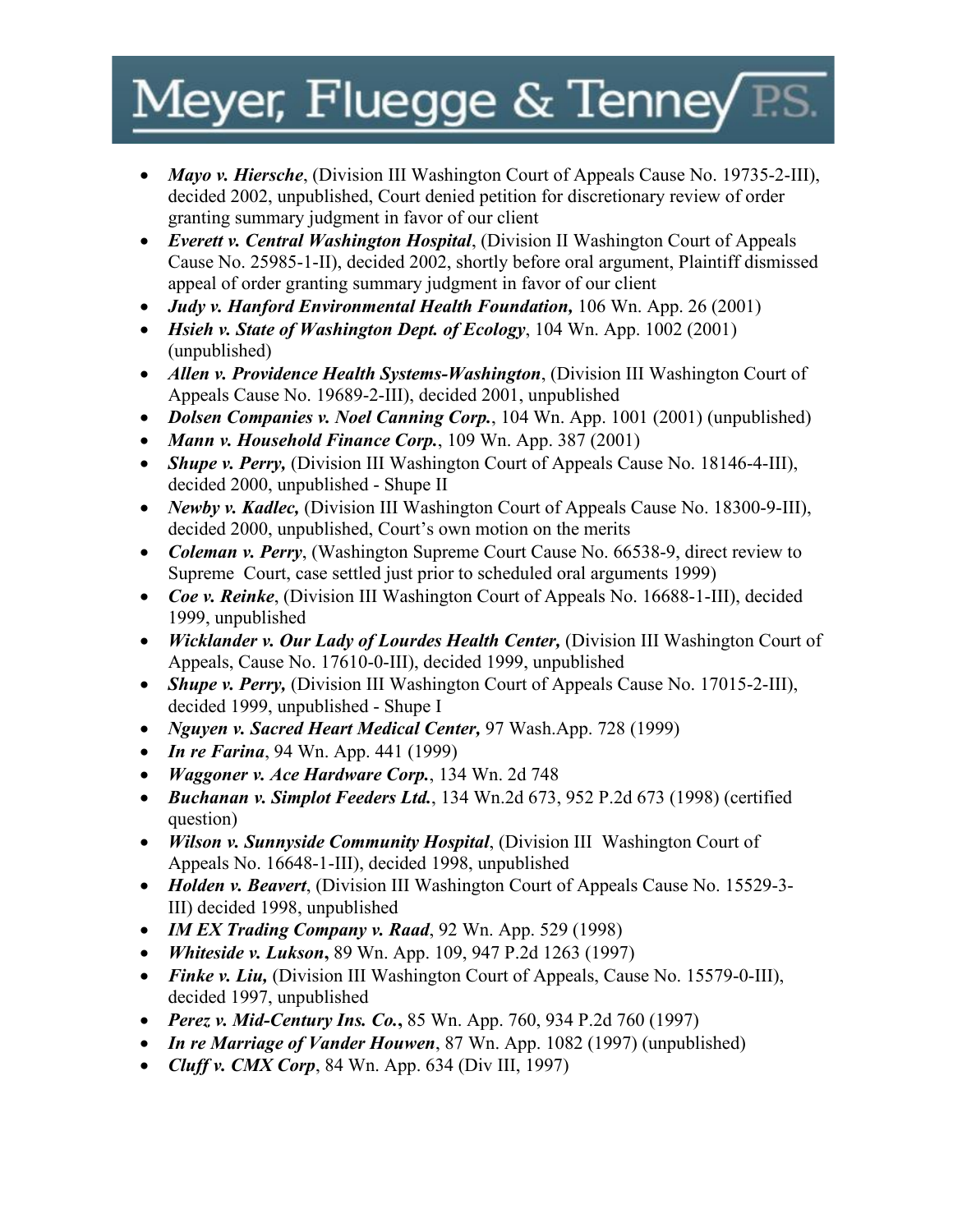- *Loosveldt v. Paine, Hamblen*, (Division I Washington Court of Appeals, Cause No. 38339-6-I), decided 1996, unpublished
- *Bravo v. Doleson*, 71 Wn. App. 769 (Div III, 1993), 125 Wn. 2d. 745 (1995)
- *Hue v. Farmboy Spray Co., Inc.*, 127 Wn.2d 67, 896 P.2d 682, Prod.Liab.Rep. (CCH) P 14,259 (1995)
- *Munn v. Mutual of Enumclaw Ins. Co.*, 73 Wn. App. 321 (1994)
- *Clayton v. Clayton, C.*, (Division III, Washington Court of Appeals Cause No. 13334-6), decided 1994, unpublished
- *Tennyson v. Plum Creek Timber Co.,* 73 Wn. App. 550, 872 P.2d 524, *review denied* 124 Wn.2d 1029, 883 P.2d 327 (1994)
- *Zirkle v. Perleberg*, (Division III Washington Court of Appeals, Cause No. 12232-8-III), decided 1994, unpublished
- *City of Yakima v. Irwin*, 70 Wn. App. 1 (1993)
- *Patten v. Ackerman*, 68 Wn. App. 831 (Div III, 1993)
- *Robinson v. Pemco Insurance Company*, 71 Wn.App. 746, 862 P.2d 614 (1993)
- *Vintage Valley, Inc. v. Quail Run Vintners*, (Division III of Washington Court of Appeals Cause No. 11200-4-III), decided 1993, unpublished, *review denied*, 121 Wn.2d 1024, 854 P.2d 1024 (1993)
- *Hinman v. Yakima School District No. 7*, 69 Wash. App. 445 (1993)
- *Bosley v. American Motorist Ins. Co.*, 66 Wn. App. 698 (1992)
- *Irwin v. Irwin*, 64 Wn. App. 38, 822 P.2d 797, *review denied,* 119 Wn.2d 1009, 833 P.2d 387 (1992)
- *Thomas v. Wilfac, Inc.*, 65 Wn. App. 255, 828 P.2d 597 (1992)
- *Roe v. Quality Transportation*, 67 Wn. App. 604 (Div III, 1992)
- *Hill v. Kennewick General Hospital*, (Division III Washington Court of Appeals Cause No. 11094-0-III), decided 1992, unpublished
- *Dunham v. Lake Chelan Water Slides*, (Division III of Washington Court of Appeals, Cause No. 11160-1-III), decided 1992, unpublished
- *Howard v. Apple Tree Turf Racing Associates, Inc.*, (Division III Washington Court of Appeals Cause No. 11161-0-III), 1991, case settled after submitting brief of Appellant/Defendant
- *State v. Smith*, 61 Wn. App. 482 (1991)
- *Johnson v. Coffman*, 58 Wn. App. 1005 (1990) (unpublished)
- *Siekawitch v. Wash. Beef Producers*, 58 Wn. App. 454, 793 P.2d 994 (1990)
- *Johnson v. Brado*, 56 Wash.App. 163 (1989)
- *Fiscus Freight v. Universal Insurance*, 53 Wn. App. 777 (1989)
- *Clark v. Selah School District*, 53 Wn. App. 832 (Div III, 1989)
- *Adams v. Allen*, 56 Wn. App. 383, 783 P.2d 635 (1989) (prevailed in part)
- *Federated Service Insurance v. R.E.W., Inc.*, 53 Wn. App. 730, 770 P.2d 654 (1989)
- *Ditlefsen v. Wondrack*, (Division III Washington Court of Appeals Cause No. 95649- III), decided 1989, unpublished